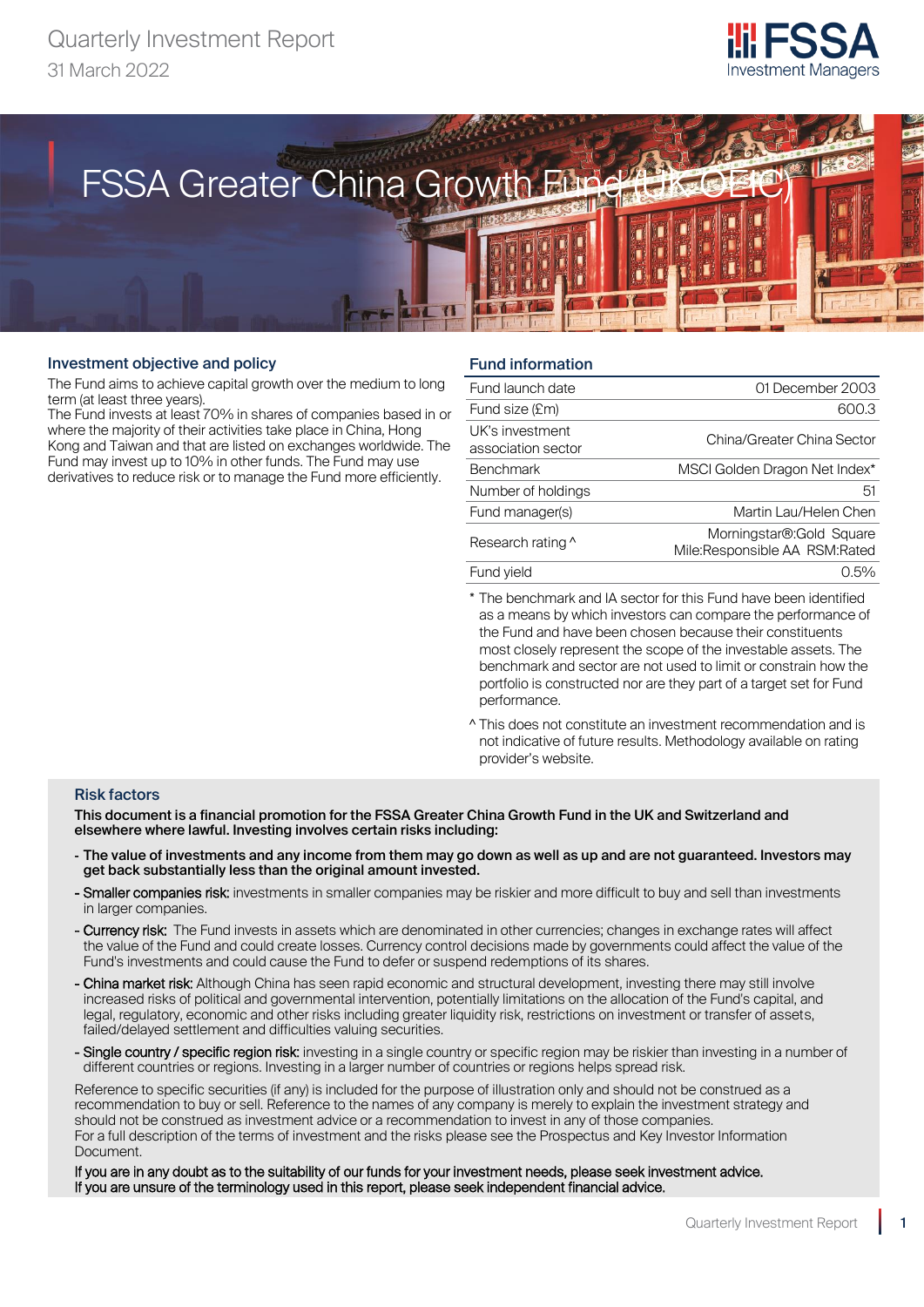

#### Available share classes

| Share class                                                      | Sedol   | <b>ISIN</b>  |
|------------------------------------------------------------------|---------|--------------|
| <b>FSSA Greater China Growth Fund GBP Class A (Accumulation)</b> | 3387410 | GB0033874107 |
| FSSA Greater China Growth Fund GBP Class B (Accumulation)        | 3387432 | GB0033874321 |
| <b>FSSA Greater China Growth Fund EUR Class A (Accumulation)</b> | B2PF5G4 | GB00B2PF5G46 |

#### About FSSA Investment Managers

FSSA Investment Managers is an autonomous investment management team within First Sentier Investors, with dedicated investment professionals based in Hong Kong and Singapore. We are specialists in Asia Pacific and Global Emerging Markets equity strategies, managing assets on behalf of clients globally.

We are bottom-up investors, using fundamental research and analysis to construct high-conviction portfolios. We conduct more than a thousand direct company meetings a year, seeking to identify high quality companies to invest in. We look for founders and management teams that act with integrity and risk awareness; and dominant franchises that have the ability to deliver sustainable and predictable returns over the long term. As responsible, long-term shareholders, we have integrated ESG analysis into our investment process and engage extensively on environmental, labour and governance issues.

#### Risk factors

This document is a financial promotion for the FSSA Greater China Growth Fund in the UK and Switzerland and elsewhere where lawful. Investing involves certain risks including:

- The value of investments and any income from them may go down as well as up and are not guaranteed. Investors may get back substantially less than the original amount invested.
- Smaller companies risk: investments in smaller companies may be riskier and more difficult to buy and sell than investments in larger companies.
- Currency risk: The Fund invests in assets which are denominated in other currencies; changes in exchange rates will affect the value of the Fund and could create losses. Currency control decisions made by governments could affect the value of the Fund's investments and could cause the Fund to defer or suspend redemptions of its shares.
- China market risk: Although China has seen rapid economic and structural development, investing there may still involve increased risks of political and governmental intervention, potentially limitations on the allocation of the Fund's capital, and legal, regulatory, economic and other risks including greater liquidity risk, restrictions on investment or transfer of assets, failed/delayed settlement and difficulties valuing securities.
- Single country / specific region risk: investing in a single country or specific region may be riskier than investing in a number of different countries or regions. Investing in a larger number of countries or regions helps spread risk.

Reference to specific securities (if any) is included for the purpose of illustration only and should not be construed as a recommendation to buy or sell. Reference to the names of any company is merely to explain the investment strategy and should not be construed as investment advice or a recommendation to invest in any of those companies. For a full description of the terms of investment and the risks please see the Prospectus and Key Investor Information Document.

If you are in any doubt as to the suitability of our funds for your investment needs, please seek investment advice. If you are unsure of the terminology used in this report, please seek independent financial advice.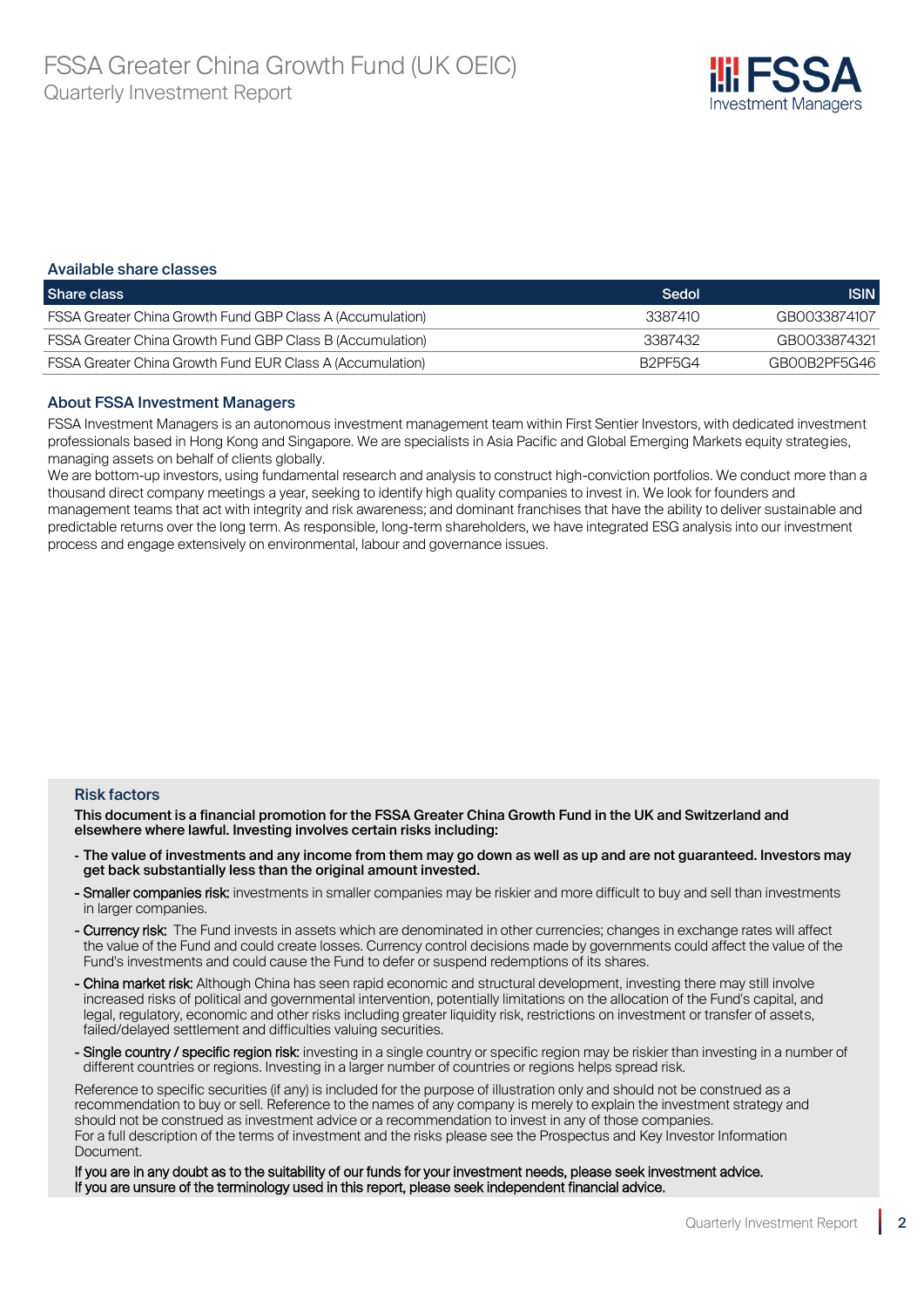

# Annual performance in GBP (%) to 31 March 2022

|                                       | 12 mths to<br>31/03/22 | 12 mths to<br>31/03/21 | 12 mths to<br>31/03/20 | 12 mths to<br>31/03/19 | 12 mths to<br>31/03/18 |
|---------------------------------------|------------------------|------------------------|------------------------|------------------------|------------------------|
| <b>FSSA Greater China Growth Fund</b> | $-10.1$                | 48.1                   | -0.9                   | 4.O                    | 18.0                   |
| MSCI Golden Dragon Net Index          | $-17.6$                | 36.6                   | $-21$                  | 37                     | 16.0                   |
| Sector return                         | $-21.8$                | 41.1                   | -0.6                   | 0.8                    | 19.7                   |

# Cumulative performance in GBP (%) to 31 March 2022

|                                       | Since<br>Inception | $10 \text{ yrs}$ |      |      |                       |         | 5 yrs 3 yrs 1 yr YTD 6 mths 3 mths |         |
|---------------------------------------|--------------------|------------------|------|------|-----------------------|---------|------------------------------------|---------|
| <b>FSSA Greater China Growth Fund</b> | 1146.1             | 209.4            | 62.0 | 31.9 | $\cdot$ -10.1 $\cdot$ | $-11.4$ | $-9.4$                             | $-11.4$ |
| MSCI Golden Dragon Net Index          | 439.8              | 133.9            | 32.5 |      | $10.2$ -17.6 -8.0     |         | $-10.2$                            | -8.0    |
| Sector return                         | 638.3              | 138.8            | 28.2 |      | $8.8 - 21.8$          | $-13.1$ | $-15.6$                            | -13.1   |

#### Performance review

Over the past 12 months, key contributors to performance included Zhejiang Chint, which benefited from strong sales growth in its established core business plus a surge in its emerging residential photovoltaic (PV) segment. Taiwan Semiconductor (TSMC) rose, driven by improved profitability and solid sales growth guidance. The company has increased capital expenditure and added

capacity, as it continues to see strong customer demand. On the negative side, Alibaba weakened after Beijing proposed new regulations aimed at curbing anti-competitive practices among internet firms, while Tencent weakened on concerns about the regulatory environment and a slowdown in revenue growth.



# Calendar year performance (% in GBP) to 31 March 2022

These figures refer to the past. Past performance is not a reliable indicator of future results. For investors based in countries with currencies other than GBP, the return may increase or decrease as a result of currency fluctuations. Since inception performance figures have been calculated from 01 December 2003. All performance data for the FSSA Greater China Growth Fund Class B (Accumulation) GBP as at 31 March 2022. Source for fund - Lipper IM / First Sentier Investors (UK) Funds Limited. Performance data is calculated on a net basis by deducting fees incurred at fund level (e.g. the management fee and other fund expenses), save that it does not take account of initial charges or switching fees (if any). Income reinvested is included on a net of tax basis. Source for benchmark - MSCI, income reinvested net of tax.

▴Sector returns calculated by Lipper and denote the arithmetic mean performance of funds in the relevant UK's Investment Association Sector. On 22 September 2020, First State Greater China Growth Fund was rebranded as FSSA Greater China Growth Fund.

Sector return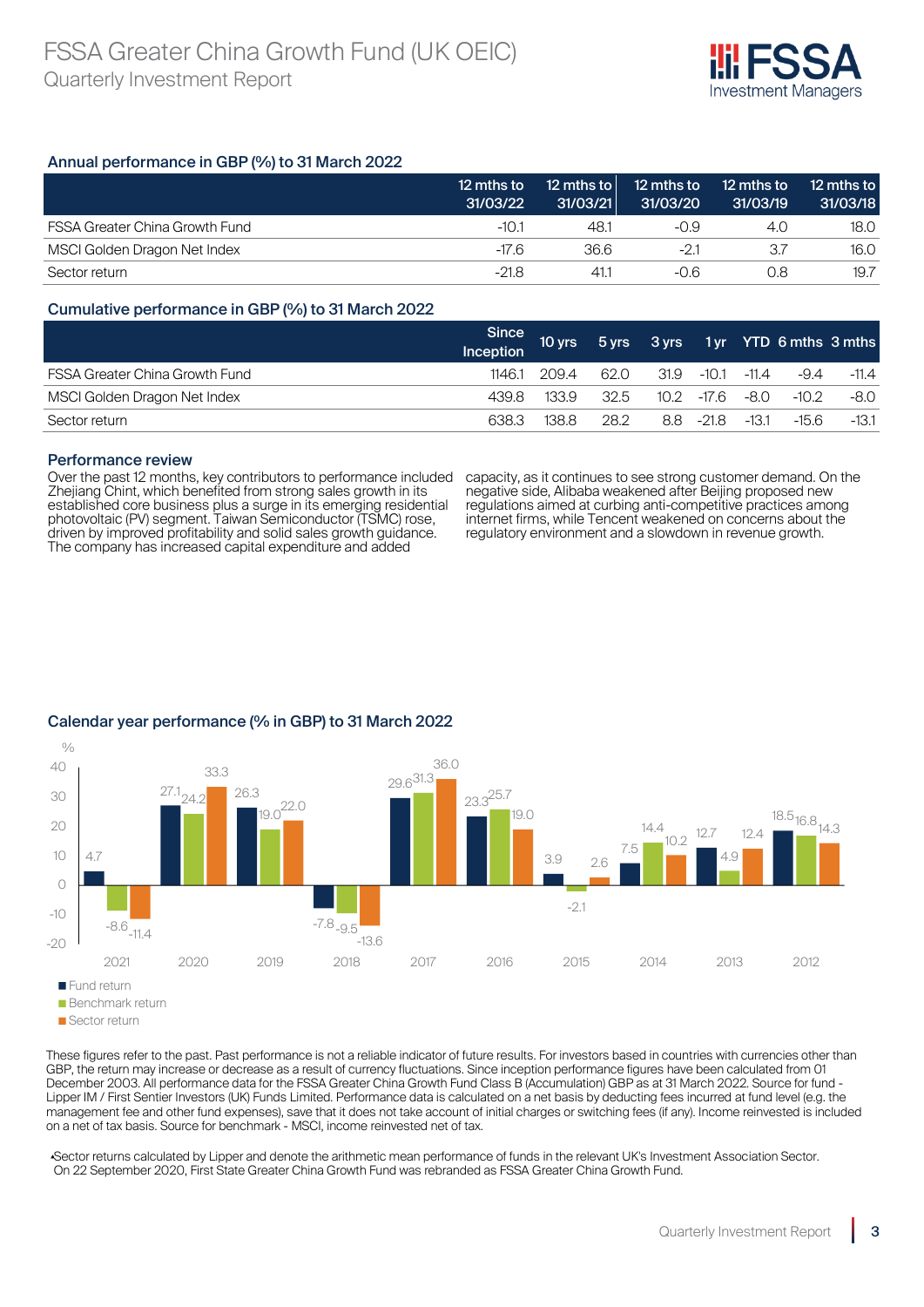# FSSA Greater China Growth Fund (UK OEIC) Quarterly Investment Report



#### Portfolio review

There were no significant new purchases over the quarter.

We divested President Chain Store Corporation on concerns about headwinds from rising labour costs.

# Stock spotlight

Midea Group is China's largest home appliances company, with a comprehensive product portfolio that includes air conditioners, refrigerators, washing machines and small home appliances. We believe Midea is well-positioned to benefit from rising income levels and the "premium-isation" trend in China (as incomes rise, consumers demand better quality and more expensive products). While higher costs for raw materials and shipping have put pressure on margins, in the longer term, we believe it should be able to pass through additional costs – either by increasing prices or by upgrading the product mix. It has also been streamlining its distribution channels and increasing the use of automation in the production process. We believe the core business can deliver around 10% earnings growth per year via moderate gains in selling prices, growing market share and margin expansion.



# Market capitalisation breakdown (GBP)

**Portfolio weight** 

Data source: For illustration purposes only. Portfolio weights may not add up to 100% as cash holdings are excluded and full coverage of stocks is not always available. This information is calculated by First Sentier Investors. Past performance is not indicative of future performance. Reference to specific securities (if any) is included for the purpose of illustration only and should not be construed as a recommendation to buy or sell the same. All securities mentioned herein may or may not form part of the holdings of First Sentier Investors' portfolios at a certain point in time, and the holdings may change over time. These figures refer to the past. Past performance is not a reliable indicator of future results. For investors based in countries with currencies other than GBP, the return may increase or decrease as a result of currency fluctuations.

**Index weight**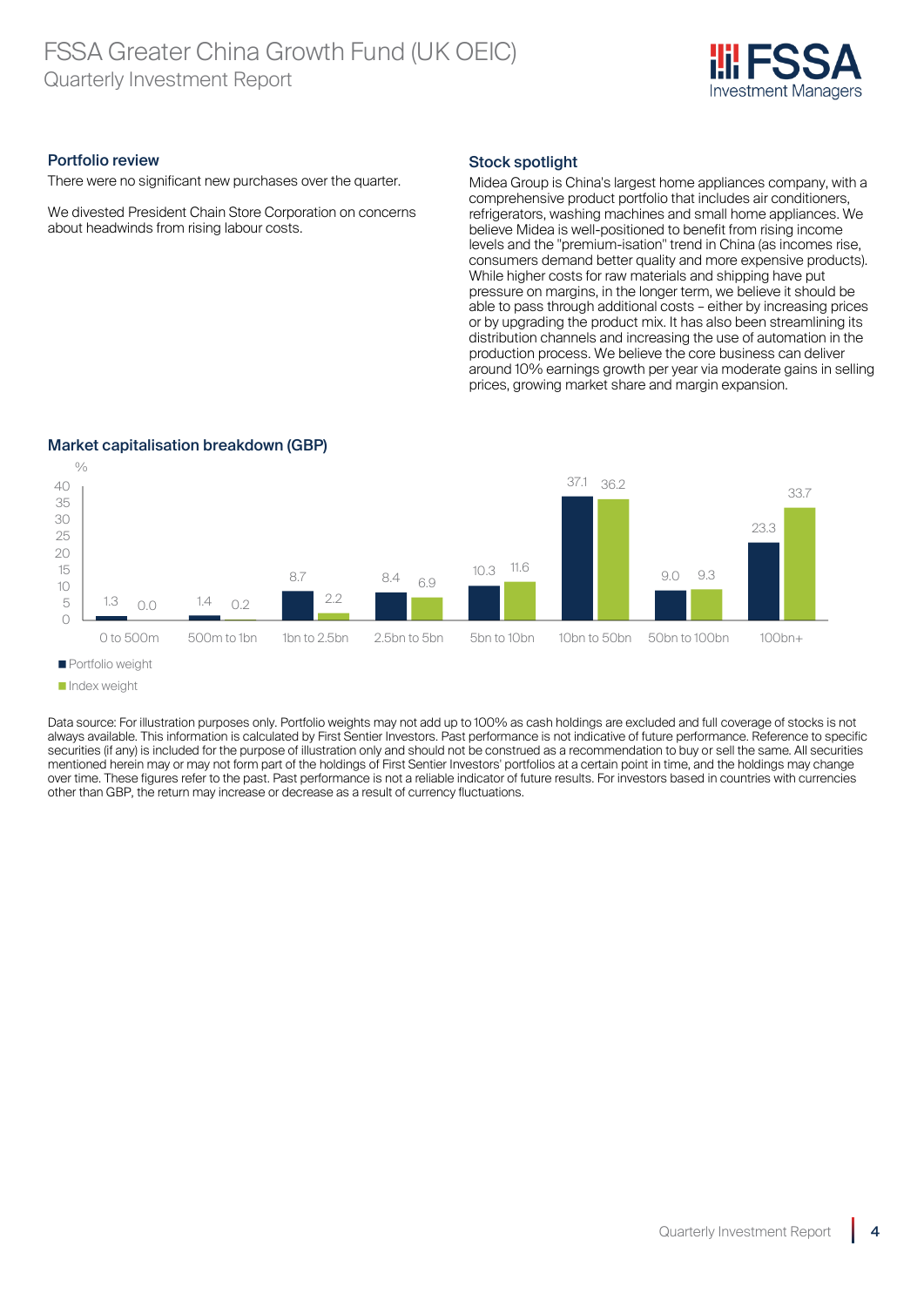

# **Outlook**

As the US Federal Reserve tapers its stimulus, interest rates should rise – not just in the US but also in Asia – and liquidity will tighten. This will likely affect Hong Kong markets as well, given the city's currency and interest rates linkage to the US. China seems to be an exception – the recent reserve requirement ratio (RRR) cuts signalled that Beijing is willing to add some cushioning to the slowing economy.

We expect further policy actions to come but the government will remain prudent and fine-tuned, as the goal is stability. In setting monetary policy, China will need to balance tempering supply-side inflation with a slowing economy, ageing population, and weak sentiment in the property sector. But overall, as rates start to tighten elsewhere, China may look more attractive to global investors as the government turns more pro-growth. Our strategy against this backdrop is to be selective in our investments, seeking to buy good quality companies to hold for at least 3-5 years or more. We continue to see attractive opportunities in China's increasing urbanisation, consumption upgrading, technical innovation, and the rise in healthcare spending.

# Our long-term investment themes:

- Dominant consumer franchises which have an edge in brand. distribution and innovation.
- The rise in healthcare spending, due to increasing incomes and healthy consumer choices.
- Beneficiaries of a smarter, more connected world.
- An ageing population and the growing trend of automation.
- Globally competitive exporters with a growing international business.

# Ten largest company holdings as at 31 March 2022

| Stock name                             | Country   | <b>Sector</b>                 | Portfolio weight (%) |
|----------------------------------------|-----------|-------------------------------|----------------------|
| Taiwan Semiconductor (TSMC)            | Taiwan    | Information Technology        | 8.4                  |
| Tencent Holdings Ltd.                  | China     | <b>Communication Services</b> | 5.5                  |
| China Merchants Bank Co., Ltd. Class H | China     | <b>Financials</b>             | 4.9                  |
| AIA Group Limited                      | Hong Kong | <b>Financials</b>             | 4.8                  |
| Midea Group                            | China     | <b>Consumer Discretionary</b> | 3.9                  |
| Techtronic Industries Co., Ltd.        | Hong Kong | Industrials                   | 3.6                  |
| China Mengniu Dairy Co. Ltd.           | China     | <b>Consumer Staples</b>       | 3.5                  |
| <b>ENN Energy Holdings Limited</b>     | China     | <b>Utilities</b>              | 3.4                  |
| China Resources Land Limited           | China     | <b>Real Estate</b>            | 3.3                  |
| <b>Silergy Corp</b>                    | China     | Information Technology        | 3.1                  |

Sector and Country classifications provided by Factset and First Sentier Investors. The Fund may hold multiple equity securities in the same company, which have been combined to provide the Fund's total position in that company. Index weights, if any, typically include only the main domestic-listed security. The above Fund weightings may or may not include reference to multiple securities. Allocation percentage is rounded to the nearest one decimal place and the total allocation percentage may not add up to 100%.

Past performance is not indicative of future performance. Reference to specific securities (if any) is included for the purpose of illustration only and should not be construed as a recommendation to buy or sell the same. All securities mentioned herein may or may not form part of the holdings of First Sentier Investors' portfolios at a certain point in time, and the holdings may change over time. These figures refer to the past. Past performance is not a reliable indicator of future results. For investors based in countries with currencies other than GBP, the return may increase or decrease as a result of currency fluctuations.



\*Index weight

- Information Technology 25.1% (25.0%\*)
- Consumer Discretionary 19.7% (17.3%\*)
- $\blacksquare$  Industrials **15.1%** (6.1%\*)
- Financials 12.7% (19.9%\* Consumer Staples **7.6%** (3.9%\*)
- Health Care 6.1% (3.6%\*)
- Communication Services 5.5%  $(10.9\%*)$
- Real Estate **4.3%** (5.0%\*)
- Utilities **3.4%** (2.7%\*)
- Other 0.0% (5.5%\*)
- $\blacksquare$  Cash 0.5% (0.0%\*)

# Sector breakdown Share class breakdown

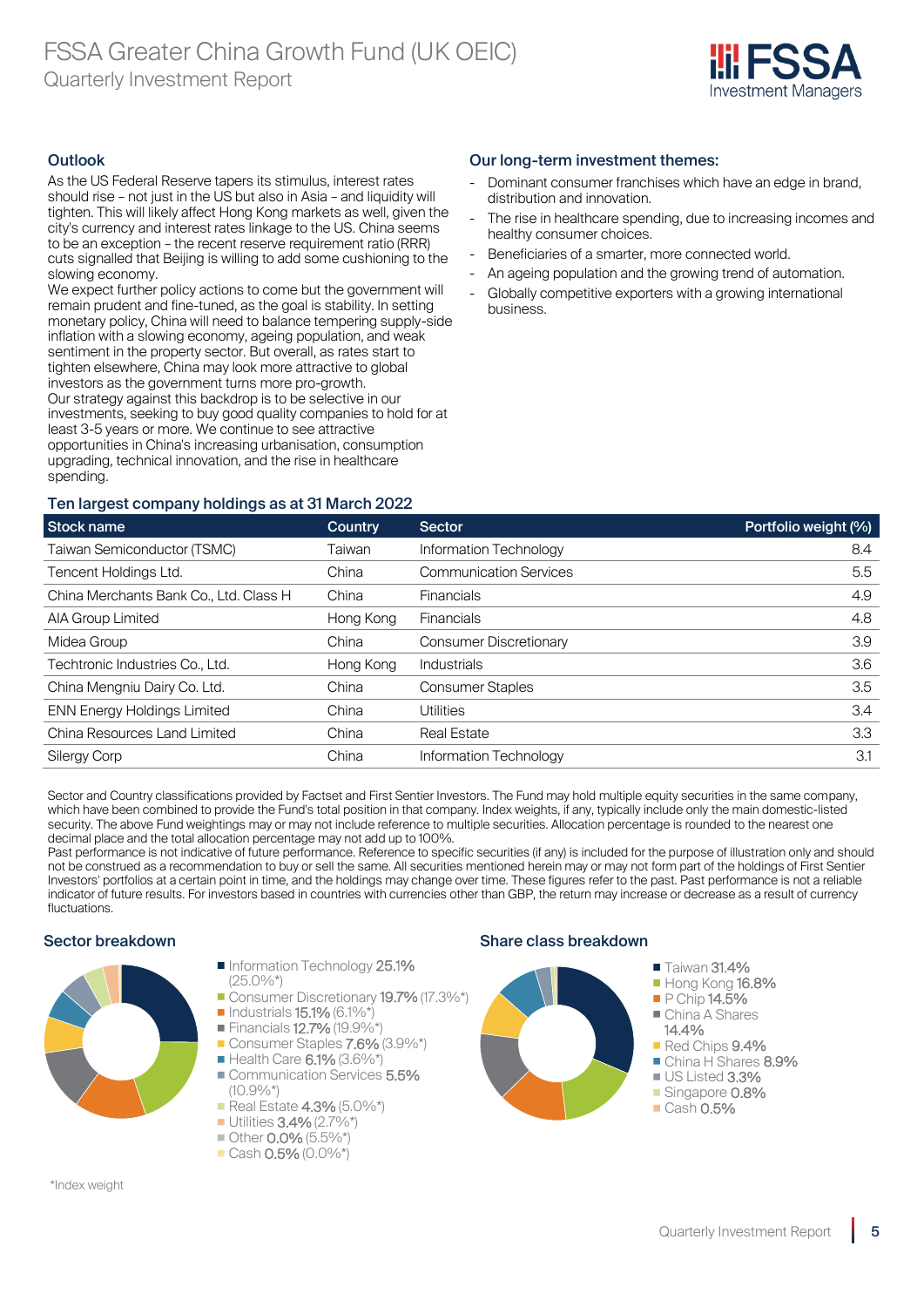

# Top 5 contributors to absolute performance

| 3 months to 31 March 2022              |           |                    |                    |  |  |
|----------------------------------------|-----------|--------------------|--------------------|--|--|
| Stock name                             | Country   | <b>Sector</b>      | Value added (bps*) |  |  |
| China Resources Land Limited           | China     | <b>Real Estate</b> | 36                 |  |  |
| <b>AIA Group Limited</b>               | Hong Kong | <b>Financials</b>  | 28                 |  |  |
| CSPC Pharmaceutical Group Ltd.         | China     | <b>Health Care</b> | 20                 |  |  |
| CK Hutchison Holdings Ltd              | Hong Kong | <b>Industrials</b> | 16                 |  |  |
| China Merchants Bank Co., Ltd. Class H | China     | <b>Financials</b>  | 13                 |  |  |

# 12 months to 31 March 2022

| Stock name                                  | Country | Sector                 | Value added (bps*) |
|---------------------------------------------|---------|------------------------|--------------------|
| Zhejiang Chint Electrics Co., Ltd Class A   | China   | <b>Industrials</b>     | 106                |
| <b>Silergy Corp</b>                         | China   | Information Technology | 83                 |
| Taiwan Semiconductor Manufacturing Co. Ltd. | Taiwan  | Information Technology | 58                 |
| <b>Voltronic Power Technology Corp</b>      | Taiwan  | <b>Industrials</b>     | 45                 |
| Taiwan Semiconductor Co., Ltd.              | Taiwan  | Information Technology | 38                 |

# Bottom 5 contributors to absolute performance

#### 3 months to 31 March 2022

| Stock name                                | <b>Country</b> | Sector                        | Value added (bps*) |
|-------------------------------------------|----------------|-------------------------------|--------------------|
| Silergy Corp                              | China          | Information Technology        | $-123$             |
| Midea Group Co. Ltd                       | China          | <b>Consumer Discretionary</b> | -88                |
| Realtek Semiconductor Corp                | Taiwan         | Information Technology        | -87                |
| Minth Group Limited                       | China          | <b>Consumer Discretionary</b> | -84                |
| Sunny Optical Technology Group Co Limited | China          | Information Technology        | -74                |

#### 12 months to 31 March 2022

| Stock name                                                    | <b>Country</b> | <b>Sector</b>                 | Value added (bps*) |
|---------------------------------------------------------------|----------------|-------------------------------|--------------------|
| Tencent Holdings Ltd.                                         | China          | <b>Communication Services</b> | $-213$             |
| Alibaba Group Holding                                         | China          | <b>Consumer Discretionary</b> | $-108$             |
| Midea Group Co. Ltd                                           | China          | <b>Consumer Discretionary</b> | -91                |
| Gree Electric Appliances, Inc. of Zhuhai Co., Ltd. Class<br>A | China          | <b>Consumer Discretionary</b> | -76                |
| JD.com, Inc. Sponsored ADR Class A                            | China          | <b>Consumer Discretionary</b> | -71                |

Stock contributions show the impact of the individual stock's performance to the total fund performance. These stock contributions show the top 5 and bottom 5 contributors to the fund and are not representative of the performance of the fund as a whole.

These figures refer to the past. Past Performance is not a reliable indicator of future results. For investors based in countries with currencies other than GBP, the return may increase or decrease as a result of currency fluctuation.

This stock information does not constitute any offer or inducement to enter into investment activity.

Contributions are calculated at the investee company level before the deduction of any fees incurred at fund level (e.g. the management fee and other fund expenses) but after deduction of transactional costs. Stocks held/listed in non-index countries have economic activity > 50% from developing economies.

\* A basis point is a unit of measure used in finance to describe the percentage change in value or rate of a financial instrument. One basis point is equivalent to 0.01% (1/100th of a percent) or 0.0001 in decimal form.

Data source: This information is calculated by First Sentier Investors.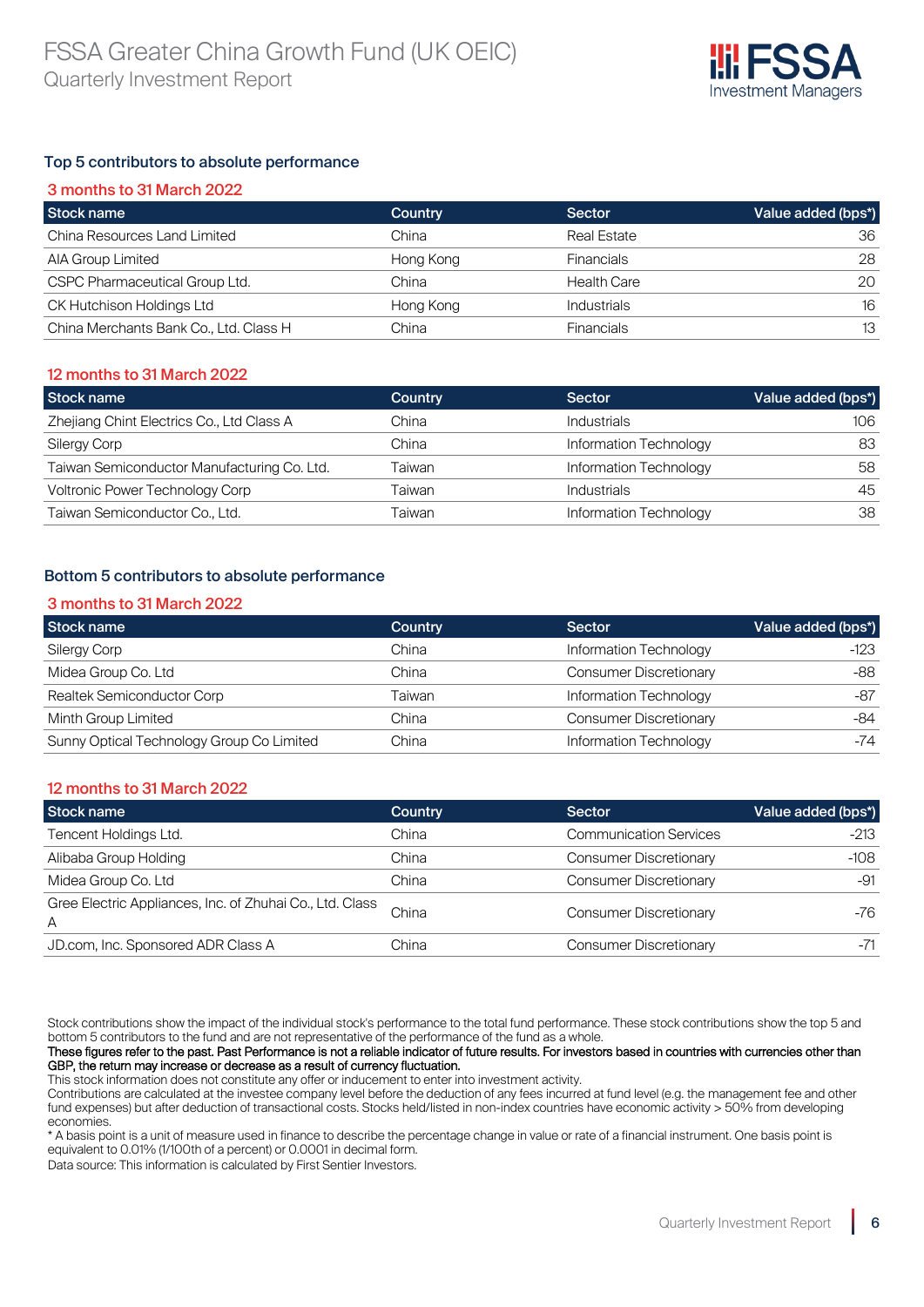

# Portfolio risk analysis - ex-post 3 years annualised to 31 March 2022

| <b>Risk measure</b>                    | Value  | <b>Risk description</b>                                                                                                                                                                                                                                                                                                                      |
|----------------------------------------|--------|----------------------------------------------------------------------------------------------------------------------------------------------------------------------------------------------------------------------------------------------------------------------------------------------------------------------------------------------|
| Beta                                   | 0.91   | Beta is a measure of volatility relative to the market. A beta of 1 would indicate that the fund<br>tended to move in line with the market; a beta greater than 1 would indicate that the fund has<br>been more volatile than the market; whereas a beta less than 1 would indicate that the fund has<br>been less volatile than the market. |
| Information Ratio                      | 1.28   | The fund's excess return divided by its tracking error. It is designed to assess a portfolio's<br>performance relative to its level of benchmark risk. The higher the fund's information ratio, the<br>more excess return it generates for each unit of tracking error.                                                                      |
| Portfolio Standard<br><b>Deviation</b> | 14.05% | A measure of how much the returns of the fund vary relative to the arithmetical average. The<br>higher the fund's standard deviation, the more its returns tend to deviate from the mean.                                                                                                                                                    |
| Benchmark Standard<br><b>Deviation</b> | 14.21% | A measure of how much the returns of the index vary relative to the arithmetical average. The<br>higher the index's standard deviation, the more its returns tend to deviate from the mean.                                                                                                                                                  |
| <b>Tracking Error</b>                  | 5.64%  | The standard deviation of the difference between the fund's returns and those of the index. The<br>higher the fund's tracking error, the more its performance relative to the benchmark may vary.                                                                                                                                            |

# Portfolio risk analysis - ex-ante at 31 March 2022

| <b>Risk measure</b>          | Value | <b>Risk description</b>                                                                                                                                                                                                                                        |
|------------------------------|-------|----------------------------------------------------------------------------------------------------------------------------------------------------------------------------------------------------------------------------------------------------------------|
| Dividend Yield (Fund)        | 2.13% | The annual dividend yield paid per share divided by the share price. This factor measures the<br>value of company shares according to the stream of dividend income resulting from share<br>ownership.                                                         |
| Dividend Yield (Index)       | 2.28% | The annual dividend yield paid per share divided by the share price. This factor measures the<br>value of company shares according to the stream of dividend income resulting from share<br>ownership.                                                         |
| Price to Book (Fund)         | 3.13  | The ratio of the company's book value (the sum of shareholders' equity plus accumulated retained<br>earnings from the P & L account) to its share price. This factor has been one of the most<br>successful measures of the intrinsic value of company shares. |
| Price to Book (Index)        | 1.95  | The ratio of the company's book value (the sum of shareholders' equity plus accumulated retained<br>earnings from the P & L account) to its share price. This factor has been one of the most<br>successful measures of the intrinsic value of company shares. |
| Price to Earnings<br>(Fund)  | 16.56 | Annual earnings (adjusted for amortizations of intangibles, extraordinary charges and credits) per<br>share divided by the share price. This factor measures the worth of a company's ability to support<br>each share with after tax earnings.                |
| Price to Earnings<br>(Index) | 12.43 | Annual earnings (adjusted for amortizations of intangibles, extraordinary charges and credits) per<br>share divided by the share price. This factor measures the worth of a company's ability to support<br>each share with after tax earnings.                |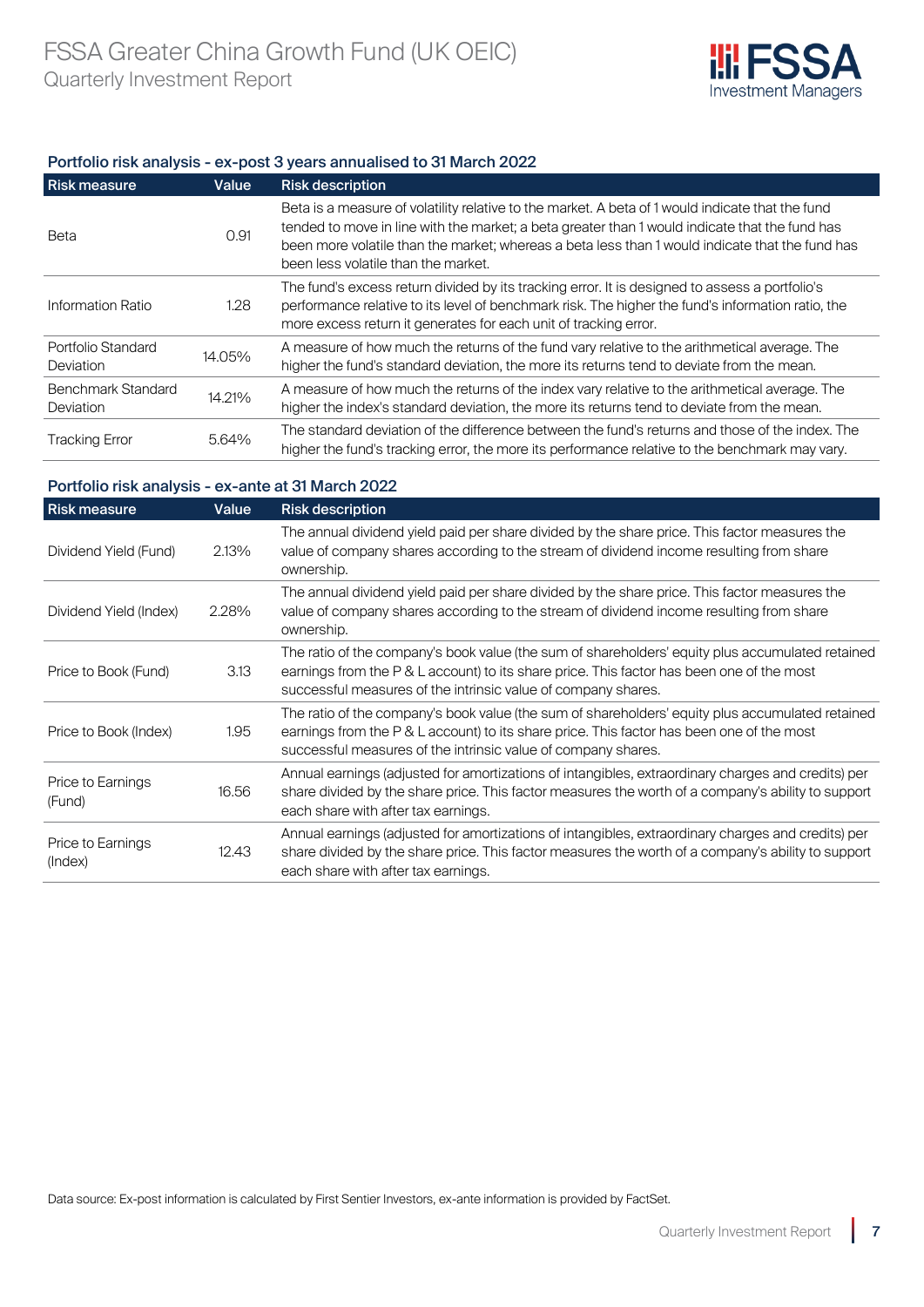

#### Important information

This document has been prepared for informational purposes only and is only intended to provide a summary of the subject matter covered and does not purport to be comprehensive. The views expressed are the views of the writer at the time of issue and may change over time. It does not constitute investment advice and/or a recommendation and should not be used as the basis of any investment decision. This document is not an offer document and does not constitute an offer or invitation or investment recommendation to distribute or purchase securities, shares, units or other interests or to enter into an investment agreement. No person should rely on the content and/or act on the basis of any material contained in this document.

This document is confidential and must not be copied, reproduced, circulated or transmitted, in whole or in part, and in any form or by any means without our prior written consent. The information contained within this document has been obtained from sources that we believe to be reliable and accurate at the time of issue but no representation or warranty, express or implied, is made as to the fairness, accuracy, or completeness of the information. We do not accept any liability whatsoever for any loss arising directly or indirectly from any use of this information.

References to "we" or "us" are references to First Sentier Investors.

In the UK, issued by First Sentier Investors (UK) Funds Limited which is authorised and regulated by the Financial Conduct Authority (registration number 143359). Registered office Finsbury Circus House, 15 Finsbury Circus, London, EC2M 7EB number 2294743. Outside the UK and the EEA, issued by First Sentier Investors International IM Limited which is authorised and regulated in the UK by the Financial Conduct Authority (registered number 122512). Registered office: 23 St. Andrew Square, Edinburgh, EH2 1BB number SCO79063.

Certain funds referred to in this document are identified as sub-funds of First Sentier Investors ICVC, an open ended investment company registered in England and Wales ("OEIC"). Following the UK departure from the European Union, the OEIC has ceased to qualify as a UCITS scheme and is instead an Alternative Investment Fund ("AIF") for European Union purposes under the terms of the Alternative Investment Fund Managers Directive (2011/61/EU). Accordingly, no marketing activities relating to the OEIC are being carriedout by First Sentier Investors in the European Union (or the additional EEA states) and the OEIC is not available for distribution in those jurisdictions. This document does not constitute an offer or invitation or investment recommendation to distribute or purchase shares in the OEIC in the European Union (or the additional EEA states). Further information is contained in the Prospectus and Key Investor Information Documents of the OEIC which are available free of charge by writing to: Client Services, First Sentier Investors (UK) Funds Limited, PO Box 404, Darlington, DL1 9UZ or by telephoning 0800 587 4141 between 9am and 5pm Monday to Friday or by visiting www.firstsentierinvestors.com. Telephone calls may be recorded. The distribution or purchase of shares in the funds, or entering into an investment agreement with First Sentier Investors may be restricted in certain jurisdictions.

Representative and Paying Agent in Switzerland: The representative and paying agent in Switzerland is BNP Paribas Securities Services, Paris, succursale de Zurich, Selnaustrasse 16, 8002 Zurich, Switzerland. Place where the relevant documentation may be obtained: The prospectus, key investor information documents (KIIDs), the instrument of incorporation as well as the annual and semi-annual reports may be obtained free of charge from the representative in Switzerland.

First Sentier Investors entities referred to in this document are part of First Sentier Investors a member of MUFG, a global financial group. First Sentier Investors includes a number of entities in different jurisdictions. MUFG and its subsidiaries do not guarantee the performance of any investment or entity referred to in this document or the repayment of capital. Any investments referred to are not deposits or other liabilities of MUFG or its subsidiaries, and are subject to investment risk including loss of income and capital invested. The FSSA Investment Managers logo is a trademark of the MUFG or an affiliate thereof.

Copyright © (2022) First Sentier Investors All rights reserved.